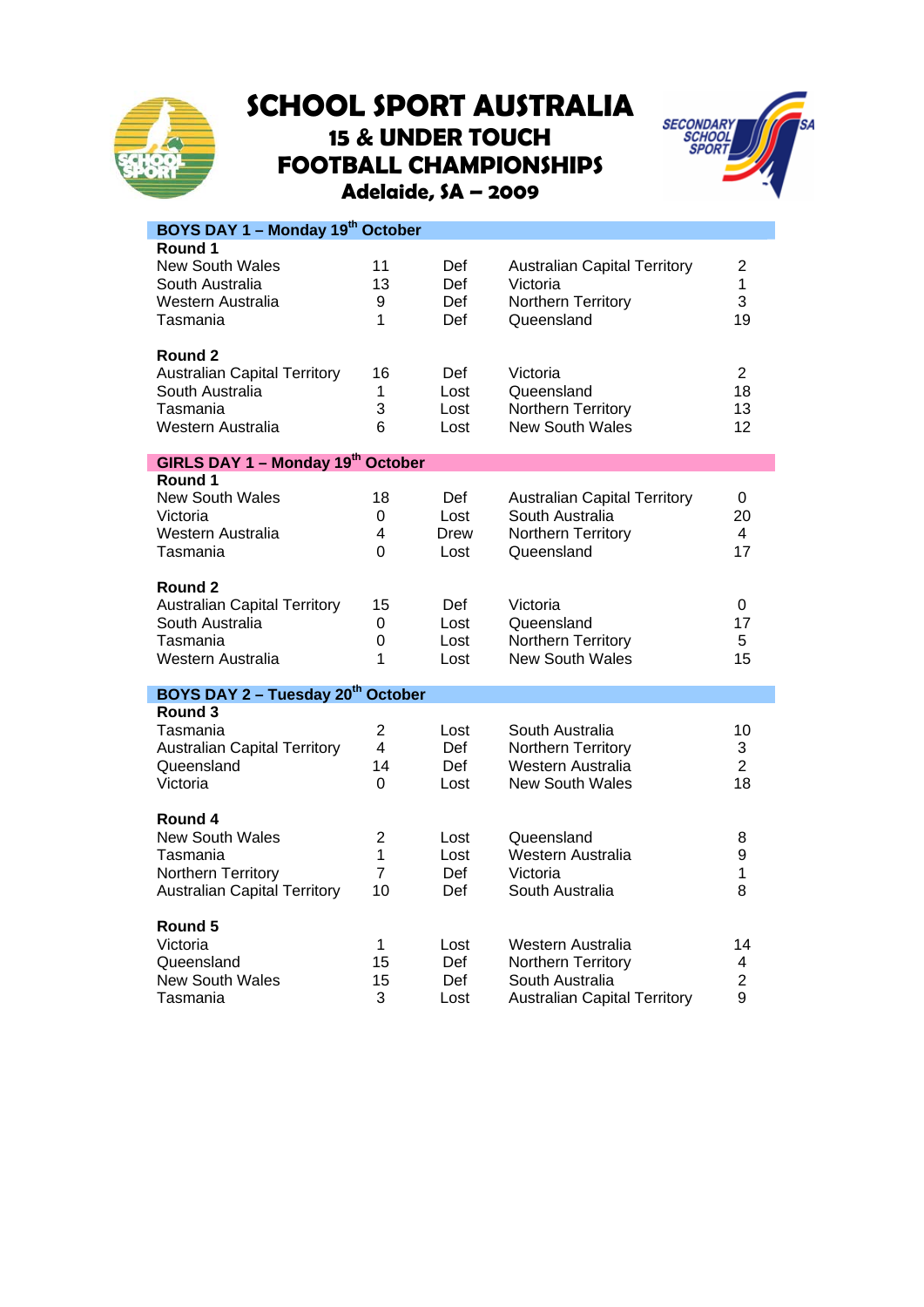

## **SCHOOL SPORT AUSTRALIA 15 & UNDER TOUCH FOOTBALL CHAMPIONSHIPS Adelaide, SA – 2009**



| GIRLS DAY 2 - Tuesday 20 <sup>th</sup> October   |                |      |                                     |                |  |  |  |
|--------------------------------------------------|----------------|------|-------------------------------------|----------------|--|--|--|
| Round 3                                          |                |      |                                     |                |  |  |  |
| Tasmania                                         | 7              | Def  | South Australia                     | 3              |  |  |  |
| <b>Australian Capital Territory</b>              | $\overline{2}$ | Lost | Northern Territory                  | 5              |  |  |  |
| Queensland                                       | 19             | Def  | Western Australia                   | 1              |  |  |  |
| <b>New South Wales</b>                           | 24             | Def  | Victoria                            | 0              |  |  |  |
| Round 4                                          |                |      |                                     |                |  |  |  |
| Queensland                                       | $\overline{7}$ | Def  | <b>New South Wales</b>              | 5              |  |  |  |
| Western Australia                                | $\overline{2}$ | Lost | Tasmania                            | 8              |  |  |  |
| Victoria                                         | 1              | Lost | Northern Territory                  | 18             |  |  |  |
| South Australia                                  | 3              | Lost | <b>Australian Capital Territory</b> | 6              |  |  |  |
| Round 5                                          |                |      |                                     |                |  |  |  |
| Western Australia                                | 12             | Def  | Victoria                            | 0              |  |  |  |
| Queensland                                       | 12             | Def  | Northern Territory                  | 1              |  |  |  |
| South Australia                                  | 1              | Lost | <b>New South Wales</b>              | 13             |  |  |  |
| Tasmania                                         | 5              | Lost | <b>Australian Capital Territory</b> | 5              |  |  |  |
| BOYS DAY 3 - Wednesday 21st October              |                |      |                                     |                |  |  |  |
| Round 6                                          |                |      |                                     |                |  |  |  |
| Tasmania                                         | 7              | Def  | Victoria                            | 4              |  |  |  |
| <b>Australian Capital Territory</b>              | 4              | Lost | Queensland                          | 15             |  |  |  |
| Northern Territory                               | 1              | Lost | <b>New South Wales</b>              | 12             |  |  |  |
| South Australia                                  | 3              | Lost | Western Australia                   | 10             |  |  |  |
| Round 7                                          |                |      |                                     |                |  |  |  |
| Northern Territory                               | 3              | Drew | South Australia                     | 3              |  |  |  |
| Tasmania                                         | $\Omega$       | Lost | <b>New South Wales</b>              | 16             |  |  |  |
| <b>Australian Capital Territory</b>              | 6              | Lost | Western Australia                   | $\overline{7}$ |  |  |  |
| Victoria                                         | 0              | Lost | Queensland                          | 23             |  |  |  |
| GIRLS DAY 3 - Wednesday 21 <sup>st</sup> October |                |      |                                     |                |  |  |  |
| Round 6                                          |                |      |                                     |                |  |  |  |
| Tasmania                                         | 15             | Def  | Victoria                            | 1              |  |  |  |
| <b>Australian Capital Territory</b>              | $\overline{2}$ | Lost | Queensland                          | 19             |  |  |  |
| Northern Territory                               | 1              | Lost | <b>New South Wales</b>              | 16             |  |  |  |
| Western Australia                                | $\mathcal{P}$  | Lost | South Australia                     | 4              |  |  |  |
| Round 7                                          |                |      |                                     |                |  |  |  |
| Northern Territory                               | 6              | Def  | South Australia                     | 0              |  |  |  |
| Tasmania                                         | $\mathbf 1$    | Lost | <b>New South Wales</b>              | 14             |  |  |  |
| Western Australia                                | $\mathbf 0$    | Lost | <b>Australian Capital Territory</b> | $\overline{7}$ |  |  |  |
| Victoria                                         | 0              | Lost | Queensland                          | 17             |  |  |  |

| <b>BOYS LADDER - END OF ROUNDS</b> |            |     | <b>GIRLS LADDER - END OF ROUNDS</b> |            |            |
|------------------------------------|------------|-----|-------------------------------------|------------|------------|
|                                    |            | Pts |                                     |            | <b>Pts</b> |
|                                    | QLD        | 21  |                                     | QLD        | 21         |
| 2                                  | <b>NSW</b> | 19  | 2                                   | <b>NSW</b> | 19         |
| 3                                  | WA         | 17  | 3                                   | NΤ         | 16         |
|                                    | ACT        | 15  |                                     | <b>TAS</b> | 14         |
| 5                                  | NT         | 12  | 5                                   | <b>ACT</b> | 14         |
| 6                                  | <b>SA</b>  | 12  | 6                                   | SA         | 11         |
|                                    | TAS        | 9   |                                     | WA         | 10         |
| 8                                  | √IC        |     | 8                                   | √IC        |            |

| <b>BOYS LADDER – END OF ROUNDS</b> |            |            | <b>GIRLS LADDER - END OF ROUNDS</b> |            |     |  |
|------------------------------------|------------|------------|-------------------------------------|------------|-----|--|
|                                    |            | <b>Pts</b> |                                     |            | Pts |  |
| 1                                  | QLD        | 21         |                                     | QLD        | 21  |  |
| 2                                  | <b>NSW</b> | 19         | 2                                   | <b>NSW</b> | 19  |  |
| 3                                  | WA         | 17         | 3                                   | NT         | 16  |  |
| 4                                  | ACT        | 15         | 4                                   | <b>TAS</b> | 14  |  |
| 5                                  | NΤ         | 12         | 5                                   | <b>ACT</b> | 14  |  |
| 6                                  | SA         | 12         | 6                                   | <b>SA</b>  | 11  |  |
| 7                                  | <b>TAS</b> | 9          |                                     | WA         | 10  |  |
| 8                                  | VIC        |            | 8                                   | VIC        |     |  |